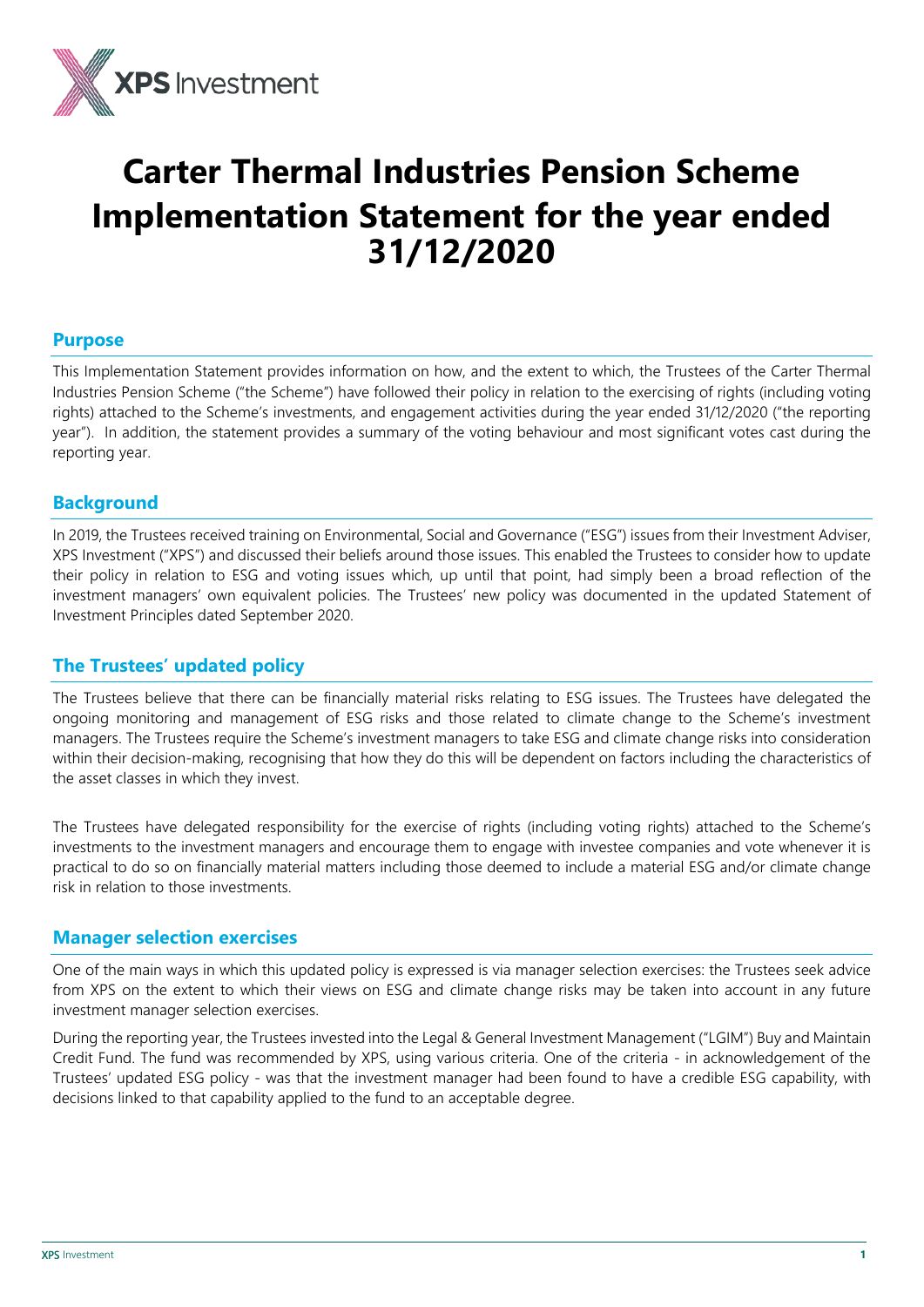

## **Ongoing governance**

The Trustees, with the assistance of XPS, monitor the processes and operational behaviour of the investment managers from time to time, to ensure they remain appropriate and in line with the Trustees' requirements as set out in this statement. Further, the Trustees have set XPS the objective of ensuring that any selected managers reflect the Trustees' views on ESG (including climate change) and stewardship.

Beyond the governance work currently undertaken, the Trustees believe that their approach to, and policy on, ESG matters will evolve over time based on developments within the industry and, at least partly, on a review of data relating to the voting and engagement activity conducted annually. Stewardship and ESG matters are therefore regularly discussed at Trustees' meetings.

## **Adherence to the Statement of Investment Principles**

During the reporting year the Trustees are satisfied that they followed their policy on the exercise of rights (including voting rights) and engagement activities to an acceptable degree.

# **Voting activity**

The main asset class where the investment managers will have voting rights is equities. The Scheme has specific allocations to public equities, and investments in equities will also form part of the strategy for the diversified growth funds in which the Scheme invests. Therefore, a summary of the voting behaviour and most significant votes cast by each of the relevant investment manager organisations is shown below. Based on this summary, the Trustees conclude that the investment managers have exercised their delegated voting rights on behalf of the Trustees in a way that aligns with the Trustees' relevant policies in this regard.

#### Barings

| <b>Voting Information</b>                                                                                                                                                                                    |
|--------------------------------------------------------------------------------------------------------------------------------------------------------------------------------------------------------------|
| <b>Barings Dynamic Asset Allocation Fund</b>                                                                                                                                                                 |
| The manager voted on 97.1% of resolutions of which they were eligible out of 1,049 eligible votes.                                                                                                           |
| <b>Investment Manager Client Consultation Policy on Voting</b>                                                                                                                                               |
| They do not consult clients before voting unless specifically requested to.                                                                                                                                  |
| <b>Investment Manager Process to determine how to Vote</b>                                                                                                                                                   |
| Barings policy is to vote in line with their voting provider recommendations unless it is determined not in the<br>clients best interest to do so. Barings generally do not vote when shareblocking applies. |
| How does this manager determine what constitutes a 'Significant' Vote?                                                                                                                                       |
| Barings reviews their votes for the year and look at the ones they deem most significant                                                                                                                     |
| Does the manager utilise a Proxy Voting System? If so, please detail                                                                                                                                         |
| Barings uses ISS for vote recommendations, research and vote processing (They used Glass Lewis up until 1st<br>July 2020).                                                                                   |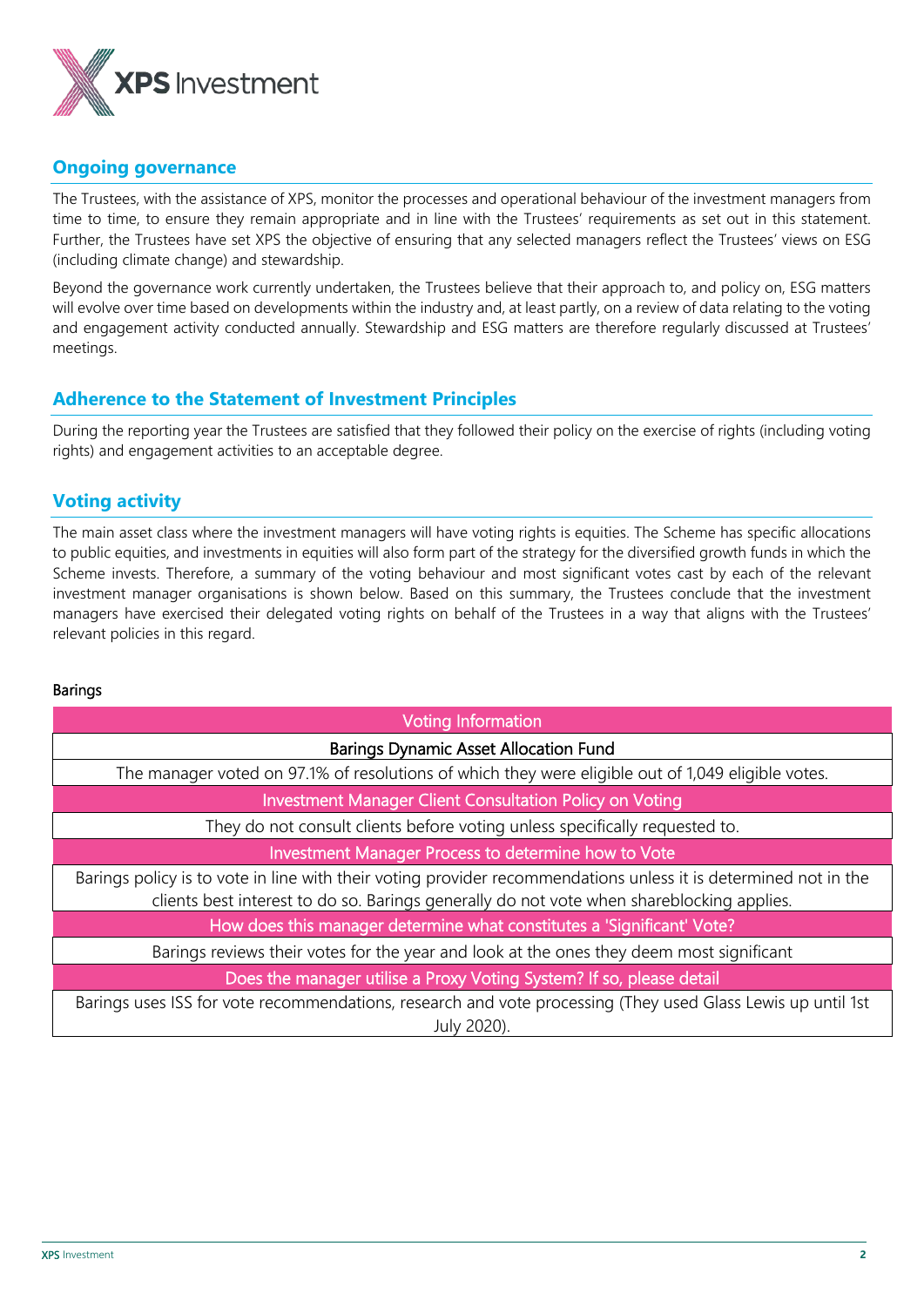

| Top 5 Significant Votes during the Period                                                                         |                                                                                                   |                                         |               |  |
|-------------------------------------------------------------------------------------------------------------------|---------------------------------------------------------------------------------------------------|-----------------------------------------|---------------|--|
| Company                                                                                                           | <b>Voting Subject</b>                                                                             | How did the Investment<br>Manager Vote? | <b>Result</b> |  |
| Doric Nimrod                                                                                                      | re-election of Charles Wilkinson,<br>Geoffrey Hall, Suzie Procter and<br><b>Andreas Tautscher</b> | For                                     | For           |  |
|                                                                                                                   | No significant concerns have been identified.                                                     |                                         |               |  |
| Re-election of Chris Spencer,<br>John Loudon, Tony Dalwood and<br><b>JPEL Private Equity</b><br>For<br>Sean Hurst |                                                                                                   |                                         | For           |  |
|                                                                                                                   | No significant concerns have been identified.                                                     |                                         |               |  |
| East Japan Railway<br>Company                                                                                     | Appointment of director                                                                           | Against                                 | Against       |  |
| The Board is deemed not sufficiently independent.                                                                 |                                                                                                   |                                         |               |  |
| Toyota                                                                                                            | Appointment of director                                                                           | Against                                 | Against       |  |
| The Board is deemed not sufficiently independent.                                                                 |                                                                                                   |                                         |               |  |
| Tui AG                                                                                                            | <b>Board remuneration</b>                                                                         | Against                                 | Against       |  |
| Questionable remuneration for incoming CEO.                                                                       |                                                                                                   |                                         |               |  |

#### Legal & General Investment Management

Voting Policy

Investment Manager Client Consultation Policy on Voting

LGIM's voting and engagement activities are driven by ESG professionals and their assessment of the requirements in these areas seeks to achieve the best outcome for all their clients. Their voting policies are reviewed annually and take into account feedback from their clients.

Every year, LGIM holds a stakeholder roundtable event where clients and other stakeholders (civil society, academia, the private sector and fellow investors) are invited to express their views directly to the members of the Investment Stewardship team. The views expressed by attendees during this event form a key consideration as they continue to develop their voting and engagement policies and define strategic priorities in the years ahead. LGIM also take into account client feedback received at regular meetings and/ or ad-hoc comments or enquiries.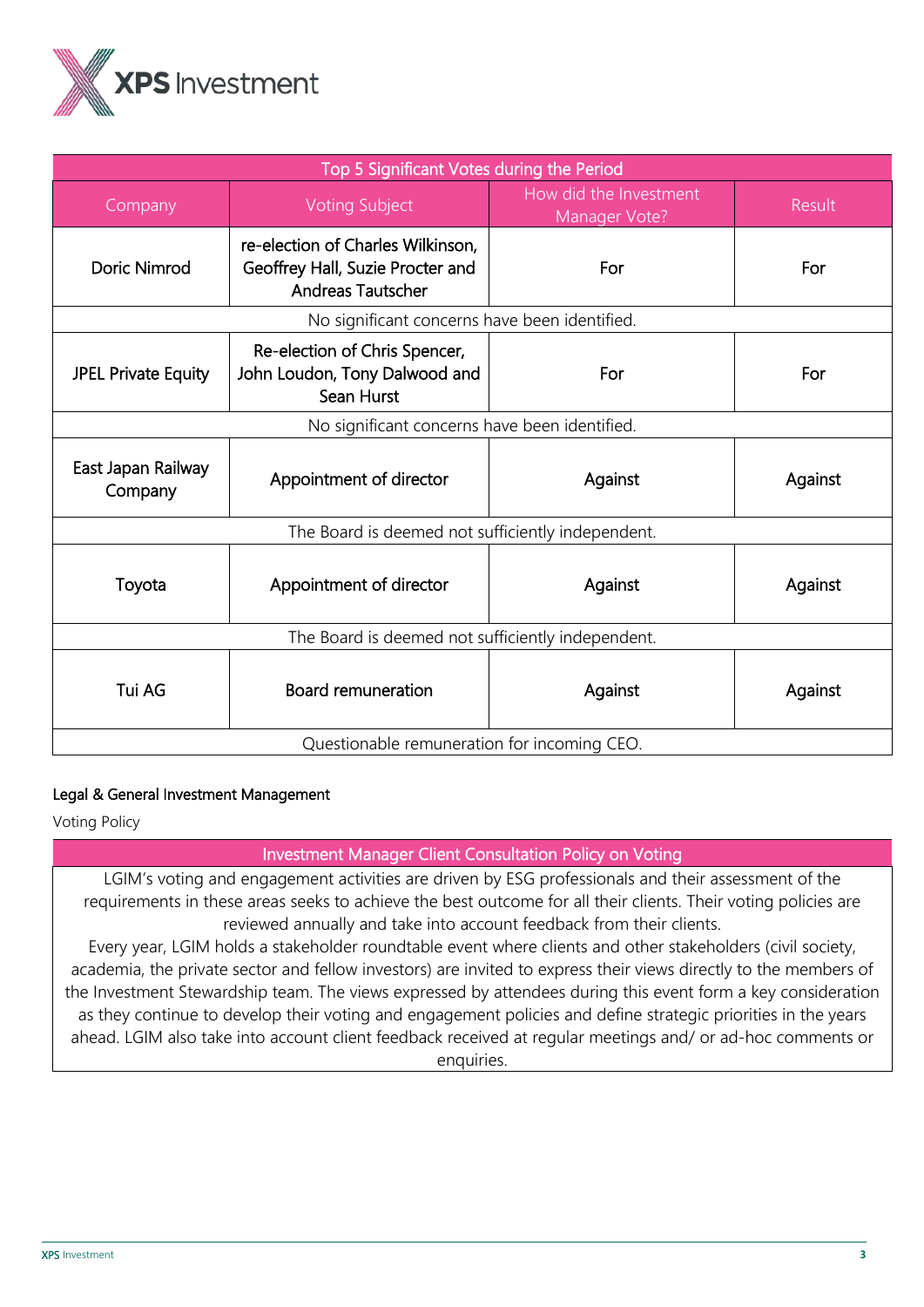

## Investment Manager Process to determine how to Vote

All decisions are made by LGIM's Investment Stewardship team and in accordance with their relevant Corporate Governance & Responsible Investment and Conflicts of Interest policy documents which are reviewed annually. Each member of the team is allocated a specific sector globally so that the voting is undertaken by the same individuals who engage with the relevant company. This ensures their stewardship approach flows smoothly throughout the engagement and voting process and that engagement is fully integrated into the vote decision process, therefore sending consistent messaging to companies.

#### How does this manager determine what constitutes a 'Significant' Vote?

As regulation on vote reporting has recently evolved with the introduction of the concept of 'significant vote' by the EU Shareholder Rights Directive II, LGIM wants to ensure they continue to help their clients in fulfilling their reporting obligations. They also believe public transparency of their vote activity is critical for their clients and interested parties to hold them to account.

For many years, LGIM has regularly produced case studies and/ or summaries of LGIM's vote positions to clients for what they deemed were 'material votes'. They are evolving their approach in line with the new regulation and are committed to provide their clients access to 'significant vote' information.

In determining significant votes, LGIM's Investment Stewardship team takes into account the criteria provided by the Pensions & Lifetime Savings Association consultation (PLSA). This includes but is not limited to:

• High profile vote which has such a degree of controversy that there is high client and/ or public scrutiny;

• Significant client interest for a vote: directly communicated by clients to the Investment Stewardship team at LGIM's annual Stakeholder roundtable event, or where LGIM note a significant increase in requests from clients on a particular vote;

• Sanction vote as a result of a direct or collaborative engagement;

• Vote linked to an LGIM engagement campaign, in line with LGIM Investment Stewardship's 5-year ESG priority engagement themes.

LGIM will provide information on significant votes in the format of detailed case studies in their quarterly ESG impact report and annual active ownership publications.

# Does the manager utilise a Proxy Voting System? If so, please detail

LGIM's Investment Stewardship team uses ISS's 'ProxyExchange' electronic voting platform to electronically vote clients' shares. All voting decisions are made by LGIM and they do not outsource any part of the strategic decisions. Their use of ISS recommendations is purely to augment their own research and proprietary ESG assessment tools. The Investment Stewardship team also uses the research reports of Institutional Voting Information Services (IVIS) to supplement the research reports that they receive from ISS for UK companies when making specific voting decisions

To ensure their proxy provider votes in accordance with their position on ESG, they have put in place a custom voting policy with specific voting instructions. These instructions apply to all markets globally and seek to uphold what LGIM consider are minimum best practice standards which they believe all companies globally should observe, irrespective of local regulation or practice.

LGIM retain the ability in all markets to override any vote decisions, which are based on their custom voting policy. This may happen where engagement with a specific company has provided additional information (for example from direct engagement, or explanation in the annual report) that allows LGIM to apply a qualitative overlay to their voting judgement. LGIM have strict monitoring controls to ensure their votes are fully and effectively executed in accordance with their voting policies by their service provider. This includes a regular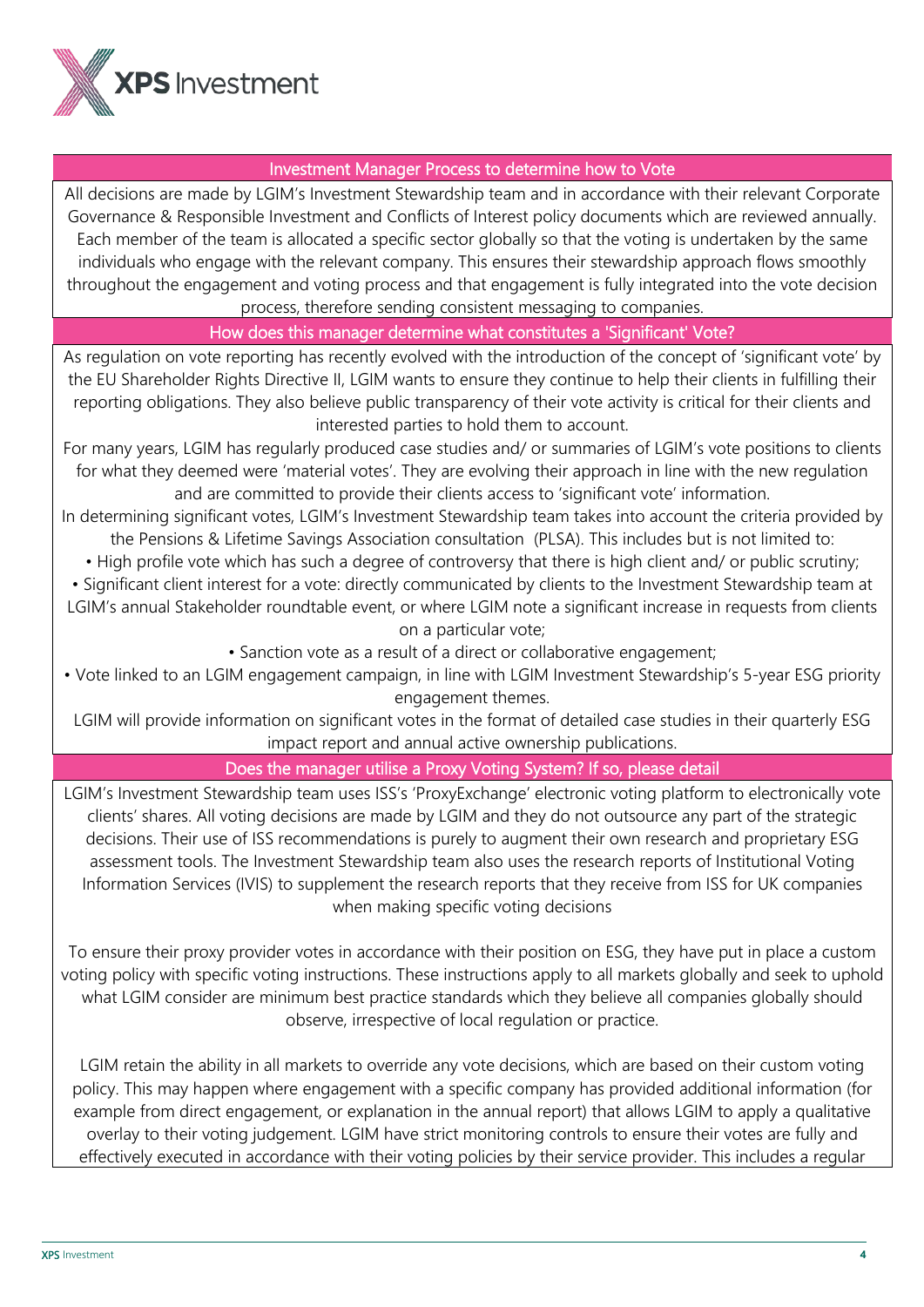

manual check of the votes input into the platform, and an electronic alert service to inform them of rejected votes which require further action.

Voting activity of funds over reporting year

|                                                                                                                                                                                          | <b>Voting Information</b>                                                                                                                        |                                                                    |                                                                                                                                                                                    |  |
|------------------------------------------------------------------------------------------------------------------------------------------------------------------------------------------|--------------------------------------------------------------------------------------------------------------------------------------------------|--------------------------------------------------------------------|------------------------------------------------------------------------------------------------------------------------------------------------------------------------------------|--|
|                                                                                                                                                                                          | Legal and General Investment Management UK Equity Index Fund                                                                                     |                                                                    |                                                                                                                                                                                    |  |
|                                                                                                                                                                                          | The manager voted on 100% of resolutions of which they were eligible out of 12,468 eligible votes.                                               |                                                                    |                                                                                                                                                                                    |  |
|                                                                                                                                                                                          |                                                                                                                                                  | Top 5 Significant Votes during the Period                          |                                                                                                                                                                                    |  |
| Company                                                                                                                                                                                  | <b>Voting Subject</b>                                                                                                                            | How did the Investment<br>Manager Vote?                            | <b>Result</b>                                                                                                                                                                      |  |
| International<br>Consolidated<br><b>Airlines Group</b>                                                                                                                                   | <b>Resolution 8: Approve</b><br>Remuneration Report' was<br>proposed at the company's<br>annual shareholder meeting<br>held on 7 September 2020. | LGIM voted against the<br>resolution.                              | 28.4% of shareholders opposed the<br>remuneration report.                                                                                                                          |  |
|                                                                                                                                                                                          |                                                                                                                                                  | LGIM will continue to engage closely with the renewed board.       |                                                                                                                                                                                    |  |
| Pearson                                                                                                                                                                                  | 'Resolution 1: Amend<br>remuneration policy' was<br>proposed at the company's<br>special shareholder meeting,<br>held on 18 September 2020.      | LGIM voted against the<br>amendment to the<br>remuneration policy. | At the EGM, 33% of shareholders<br>voted against the co-investment plan<br>and therefore, by default, the<br>appointment of the new CEO.                                           |  |
|                                                                                                                                                                                          |                                                                                                                                                  |                                                                    | Such significant dissent clearly demonstrates the scale of investor concern with the company's approach. It is                                                                     |  |
|                                                                                                                                                                                          | questions remain which will now need to be addressed through continuous engagement.                                                              |                                                                    | important that the company has a new CEO, a crucial step in the journey to recover value; but key governance                                                                       |  |
| SIG plc.                                                                                                                                                                                 | 'Resolution 5: Approve one-off<br>payment to Steve Francis'<br>proposed at the company's<br>special shareholder meeting<br>held on 9 July 2020.  | LGIM voted against the<br>resolution.                              | The resolution passed. However,<br>44% of shareholders did not support<br>it. LGIM believe that with this level of<br>dissent the company should not go<br>ahead with the payment. |  |
| LGIM intend to engage with the company over the coming year to find out why this payment was deemed<br>appropriate and whether they made the payment despite the significant opposition. |                                                                                                                                                  |                                                                    |                                                                                                                                                                                    |  |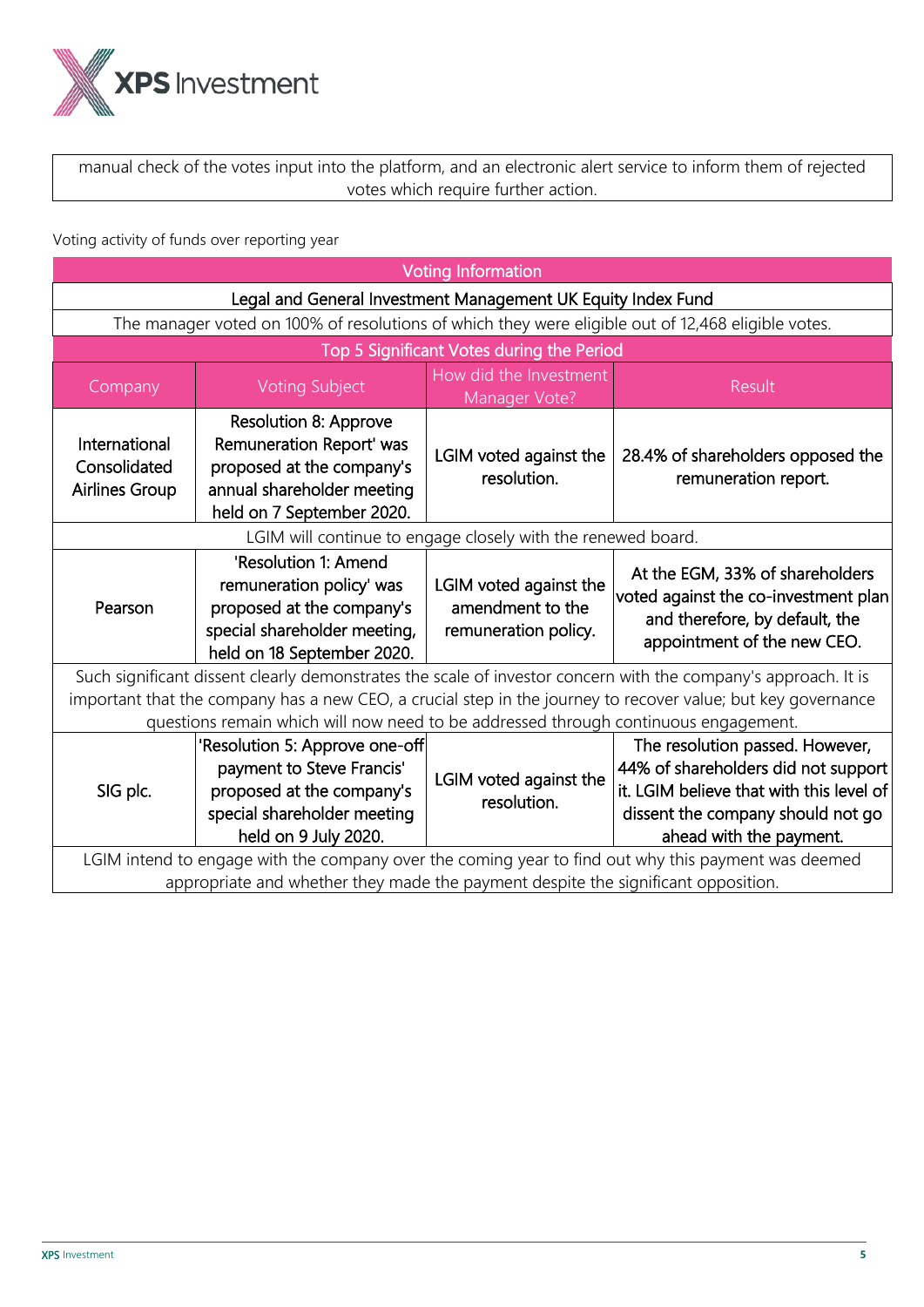

LGIM's engagement with the company on the topic of remuneration led to an informed vote decision by LGIM.

| <b>Voting Information</b>                   |                                                                                                  |                                       |                                                                    |  |
|---------------------------------------------|--------------------------------------------------------------------------------------------------|---------------------------------------|--------------------------------------------------------------------|--|
|                                             | Legal and General Investment Management North America Equity Index Fund                          |                                       |                                                                    |  |
|                                             | The manager voted on 100% of resolutions of which they were eligible out of 9634 eligible votes. |                                       |                                                                    |  |
| Top 5 Significant Votes during the Period   |                                                                                                  |                                       |                                                                    |  |
| Company                                     | How did the Investment<br><b>Voting Subject</b><br>Result<br>Manager Vote?                       |                                       |                                                                    |  |
| Medtronic plc                               | Resolution 3 - Advisory Vote<br>to Ratify Named Executive<br>Officers' Compensation.             | LGIM voted against the<br>resolution. | The voting outcome was as follows:<br>For: 91.73%; against: 8.23%. |  |
| LGIM will continue to monitor this company. |                                                                                                  |                                       |                                                                    |  |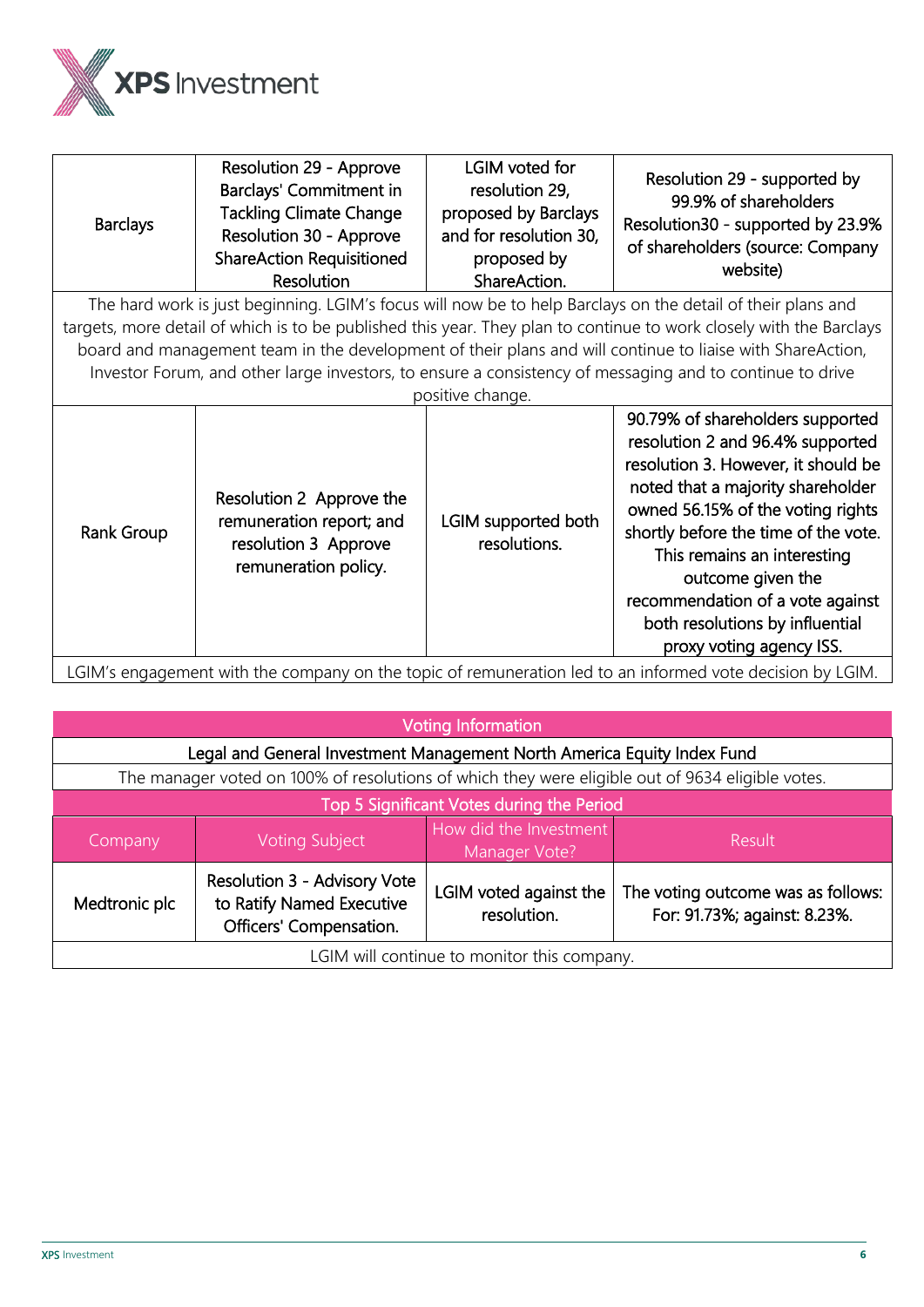

| Amazon                                                                                                                            | Shareholder resolutions 5 to<br>16                                                         | Of 12 shareholder<br>proposals, LGIM voted<br>to support 10. | Resolution 5 to 8, and 14 to 16 each<br>received approx. 30% support from<br>shareholders. Resolutions 9 and 10<br>received respectively 16.7 and 15.3%<br>support. Resolution 11 received 6.1%<br>support. Resolution 12 received 1.5 %<br>support. Resolution 13 received<br>12.2% support. (Source: ISS data) |  |
|-----------------------------------------------------------------------------------------------------------------------------------|--------------------------------------------------------------------------------------------|--------------------------------------------------------------|------------------------------------------------------------------------------------------------------------------------------------------------------------------------------------------------------------------------------------------------------------------------------------------------------------------|--|
|                                                                                                                                   |                                                                                            |                                                              | LGIM looked into the individual merits of each individual proposal, and there are two main areas which drove                                                                                                                                                                                                     |  |
|                                                                                                                                   |                                                                                            |                                                              | their decision-making: disclosure to encourage a better understanding of process and performance of material                                                                                                                                                                                                     |  |
|                                                                                                                                   |                                                                                            |                                                              | issues (resolutions 5, 6, 7, 8, 10, 13, 15 and 16) and governance structures that benefit long-term shareholders                                                                                                                                                                                                 |  |
|                                                                                                                                   |                                                                                            |                                                              | (resolutions 9 and 14). Despite shareholders not giving majority support to the raft of shareholder proposals, the                                                                                                                                                                                               |  |
|                                                                                                                                   |                                                                                            |                                                              | sheer number and focus on these continues to dominate the landscape for the company. LGIM's engagement                                                                                                                                                                                                           |  |
|                                                                                                                                   |                                                                                            |                                                              | with the company continues as they push it to disclose more and to ensure it is adequately managing its broader                                                                                                                                                                                                  |  |
|                                                                                                                                   |                                                                                            | stakeholders, and most importantly, its human capital.       |                                                                                                                                                                                                                                                                                                                  |  |
|                                                                                                                                   |                                                                                            |                                                              | The resolution encountered a                                                                                                                                                                                                                                                                                     |  |
| <b>Cardinal Health</b>                                                                                                            | Resolution 3, Advisory Vote to<br><b>Ratify Named Executive</b><br>Officers' Compensation. | LGIM voted against the<br>resolution.                        | significant amount of oppose votes<br>from shareholders, with 38.6% voting<br>against the resolution and 61.4%                                                                                                                                                                                                   |  |
|                                                                                                                                   |                                                                                            |                                                              | supporting the proposal.                                                                                                                                                                                                                                                                                         |  |
| LGIM continues to engage with US companies on their pay structures and has published specific pay principles for<br>US companies. |                                                                                            |                                                              |                                                                                                                                                                                                                                                                                                                  |  |
| ExxonMobil                                                                                                                        | Resolution 1.10 - Elect Director LGIM voted against the<br>Darren W. Woods                 | resolution                                                   | 93.2% of shareholders supported the<br>re-election of the combined chair<br>and CEO Darren Woods.<br>Approximately 30% of shareholders<br>supported the proposals for<br>independence and lobbying. (Source:<br>ISS data)                                                                                        |  |
|                                                                                                                                   |                                                                                            |                                                              | LGIM believe this sends an important signal, and will continue to engage, both individually and in collaboration                                                                                                                                                                                                 |  |
| with other investors, to push for change at the company. Their voting intentions were the subject of over 40                      |                                                                                            |                                                              |                                                                                                                                                                                                                                                                                                                  |  |
| articles in major news outlets across the world, including Reuters, Bloomberg, and Nikkei, with a number of asset                 |                                                                                            |                                                              |                                                                                                                                                                                                                                                                                                                  |  |
| owners in Europe and North America also declaring their intentions to vote against the company.                                   |                                                                                            |                                                              |                                                                                                                                                                                                                                                                                                                  |  |
| The Procter &<br><b>Gamble Company</b><br>(P&G)                                                                                   | Resolution 5 Report on effort   LGIM voted in favour of<br>to eliminate deforestation.     | the resolution.                                              | The resolution received the support<br>of 67.68% of shareholders (including<br>LGIM).                                                                                                                                                                                                                            |  |
|                                                                                                                                   |                                                                                            |                                                              | LGIM will continue to engage with P&G on the issue and will monitor its CDP disclosure for improvement.                                                                                                                                                                                                          |  |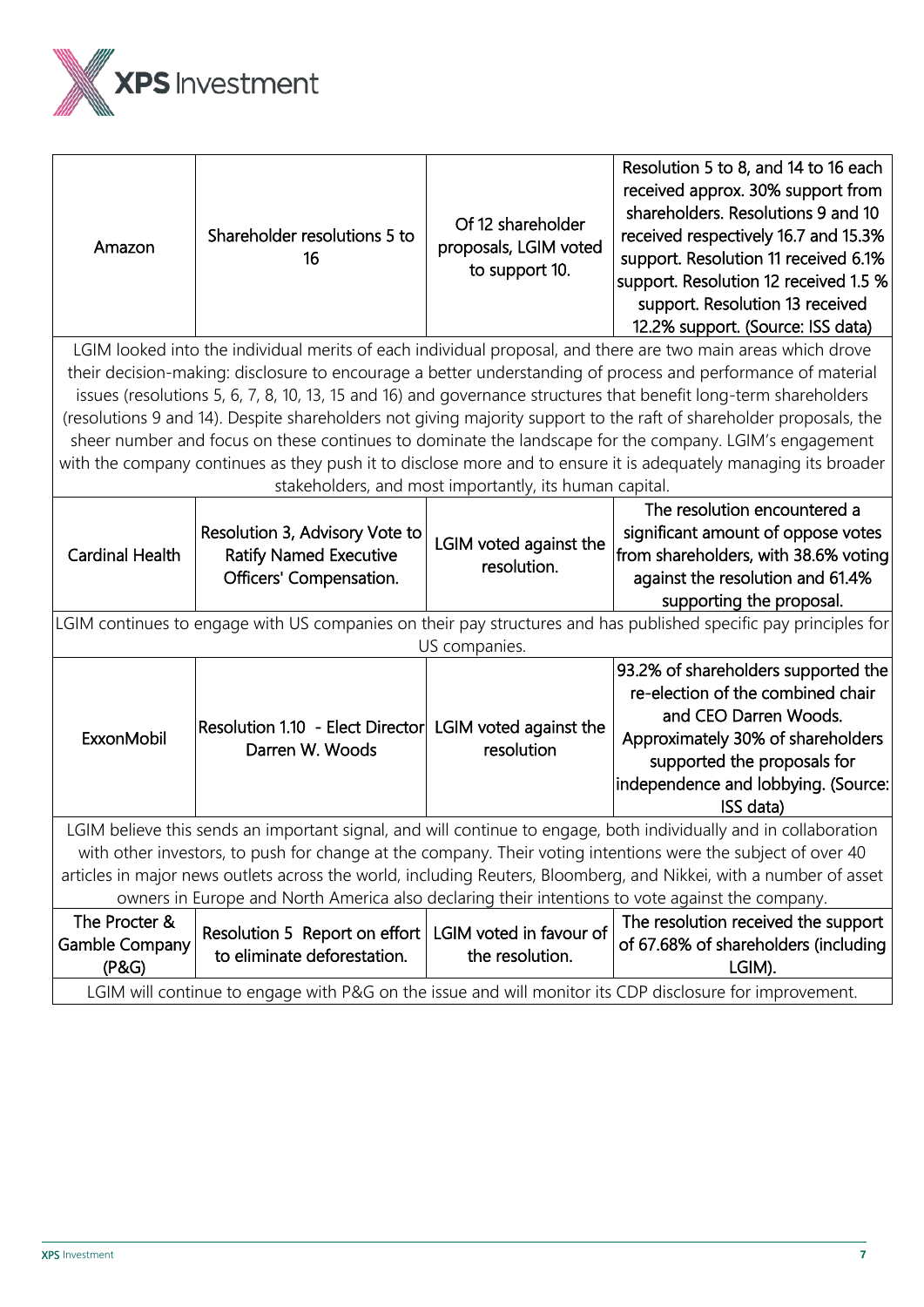

| <b>Voting Information</b>                                                                                                                                                                             |                                                                                                                                                                                                                                                                                                              |                                                                                                                                                                                                            |                                                                                                                                                                                                                                                               |
|-------------------------------------------------------------------------------------------------------------------------------------------------------------------------------------------------------|--------------------------------------------------------------------------------------------------------------------------------------------------------------------------------------------------------------------------------------------------------------------------------------------------------------|------------------------------------------------------------------------------------------------------------------------------------------------------------------------------------------------------------|---------------------------------------------------------------------------------------------------------------------------------------------------------------------------------------------------------------------------------------------------------------|
|                                                                                                                                                                                                       | Legal and General Investment Management Europe (ex UK) Equity Index                                                                                                                                                                                                                                          |                                                                                                                                                                                                            |                                                                                                                                                                                                                                                               |
|                                                                                                                                                                                                       | The manager voted on 99.88% of resolutions of which they were eligible out of 10402 eligible votes.                                                                                                                                                                                                          |                                                                                                                                                                                                            |                                                                                                                                                                                                                                                               |
|                                                                                                                                                                                                       |                                                                                                                                                                                                                                                                                                              | Top 5 Significant Votes during the Period                                                                                                                                                                  |                                                                                                                                                                                                                                                               |
| Company                                                                                                                                                                                               | <b>Voting Subject</b>                                                                                                                                                                                                                                                                                        | How did the Investment<br>Manager Vote?                                                                                                                                                                    | <b>Result</b>                                                                                                                                                                                                                                                 |
| Lagardere                                                                                                                                                                                             | Shareholder resolutions A to<br>P. Activist Amber Capital,<br>which owned 16% of the share<br>capital at the time of<br>engagement, proposed 8 new<br>directors to the Supervisory<br>Board (SB) of Lagardere, as<br>well as to remove all the<br>incumbent directors (apart<br>from two 2019 appointments). | LGIM voted in favour of<br>five of the Amber-<br>proposed candidates<br>(resolutions H, J, K, L, M)<br>and voted off five of the<br>incumbent Lagardere SB<br>directors (resolutions<br>$B, C, E, F, G$ ). | Even though shareholders did not<br>give majority support to Amber's<br>candidates, it's proposed resolutions<br>received approx. between 30-40%<br>support, a clear indication that many<br>shareholders have concerns with the<br>board. (Source: ISS data) |
| LGIM will continue to engage with the company to understand its future strategy and how it will add value to<br>shareholders over the long term, as well as to keep the structure of SB under review. |                                                                                                                                                                                                                                                                                                              |                                                                                                                                                                                                            |                                                                                                                                                                                                                                                               |
| There were no other significant votes over the period                                                                                                                                                 |                                                                                                                                                                                                                                                                                                              |                                                                                                                                                                                                            |                                                                                                                                                                                                                                                               |

## Voting Information

| voung information                                                                                                |                                                                                                                             |                                           |                                                                  |  |
|------------------------------------------------------------------------------------------------------------------|-----------------------------------------------------------------------------------------------------------------------------|-------------------------------------------|------------------------------------------------------------------|--|
|                                                                                                                  | Legal and General Investment Management Japan Equity Index Fund                                                             |                                           |                                                                  |  |
|                                                                                                                  | The manager voted on 100% of resolutions of which they were eligible out of 6538 eligible votes.                            |                                           |                                                                  |  |
|                                                                                                                  |                                                                                                                             | Top 5 Significant Votes during the Period |                                                                  |  |
| Company                                                                                                          | <b>Voting Subject</b>                                                                                                       | How did the Investment<br>Manager Vote?   | <b>Result</b>                                                    |  |
| Olympus<br>Corporation                                                                                           | 'Resolution 3.1: Elect Director<br>Takeuchi, Yasuo' at the<br>company's annual shareholder<br>meeting held on 30 July 2020. | LGIM voted against the<br>resolution.     | 94.90% of shareholders supported<br>the election of the director |  |
|                                                                                                                  | LGIM will continue to engage with and require increased diversity on all Japanese company boards.                           |                                           |                                                                  |  |
| Fast Retailing Co.<br>Limited.                                                                                   | <b>Resolution 2.1: Elect Director</b><br>Yanai Tadashi.                                                                     | LGIM voted against the<br>resolution.     | Shareholders supported the election<br>of the director.          |  |
| LGIM will continue to engage with and require increased diversity on all Japanese company boards, including Fast |                                                                                                                             |                                           |                                                                  |  |
| Retailing.                                                                                                       |                                                                                                                             |                                           |                                                                  |  |
| There were no other significant votes over the period                                                            |                                                                                                                             |                                           |                                                                  |  |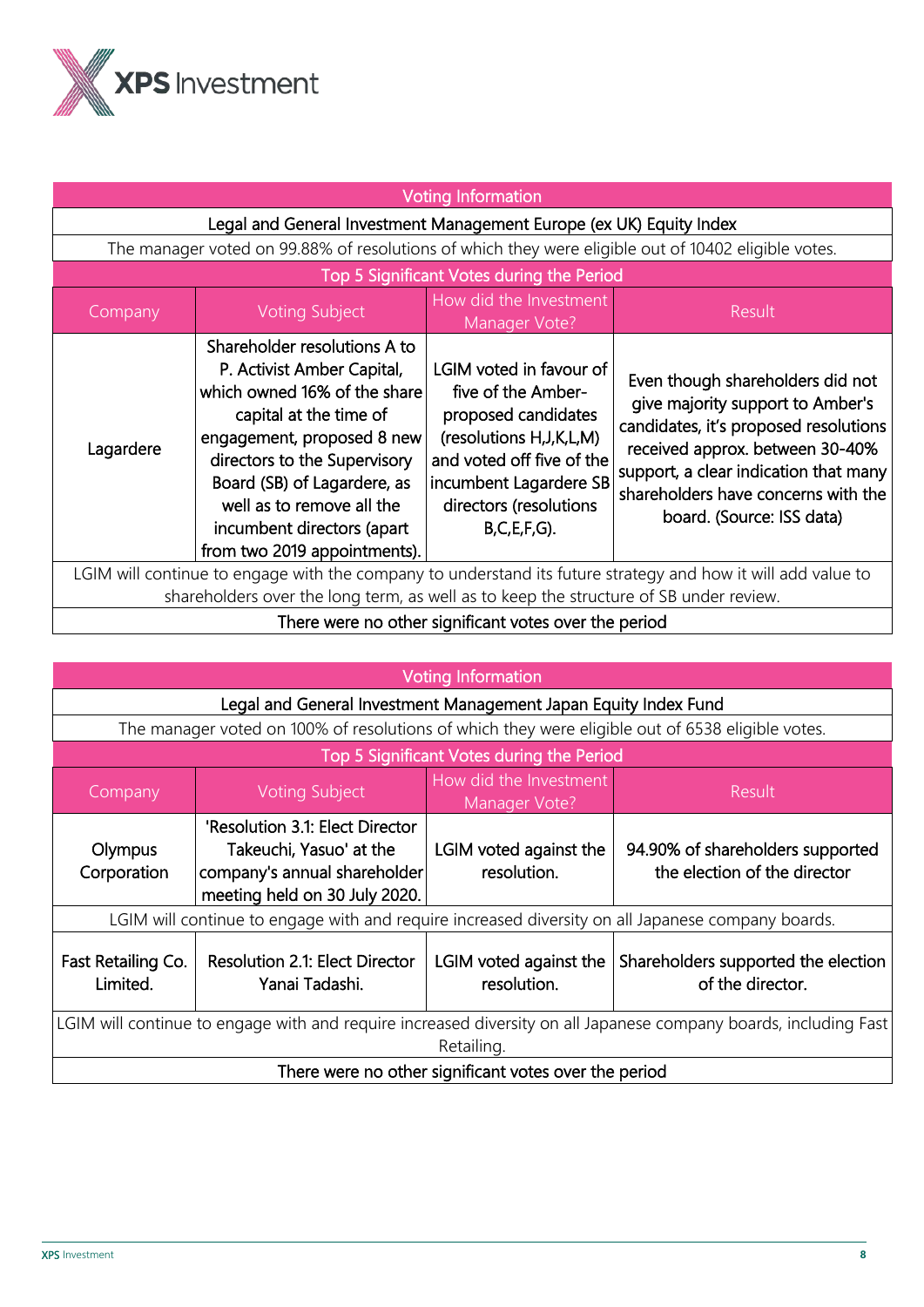

| <b>Voting Information</b>                             |                                                                                                                                                                                                                                                          |                                                                          |                                                                                                                                                                                                                                                                                                                                                                                                                                                                                                                                               |
|-------------------------------------------------------|----------------------------------------------------------------------------------------------------------------------------------------------------------------------------------------------------------------------------------------------------------|--------------------------------------------------------------------------|-----------------------------------------------------------------------------------------------------------------------------------------------------------------------------------------------------------------------------------------------------------------------------------------------------------------------------------------------------------------------------------------------------------------------------------------------------------------------------------------------------------------------------------------------|
|                                                       | Legal and General Investment Management Asia Pacific (ex Japan) Developed Equity Index                                                                                                                                                                   |                                                                          |                                                                                                                                                                                                                                                                                                                                                                                                                                                                                                                                               |
|                                                       | The manager voted on 100% of resolutions of which they were eligible out of 3634 eligible votes.                                                                                                                                                         |                                                                          |                                                                                                                                                                                                                                                                                                                                                                                                                                                                                                                                               |
|                                                       |                                                                                                                                                                                                                                                          | Top 5 Significant Votes during the Period                                |                                                                                                                                                                                                                                                                                                                                                                                                                                                                                                                                               |
| Company                                               | <b>Voting Subject</b>                                                                                                                                                                                                                                    | How did the Investment<br>Manager Vote?                                  | Result                                                                                                                                                                                                                                                                                                                                                                                                                                                                                                                                        |
| <b>Qantas Airways</b><br>Limited                      | <b>Resolution 3 Approve</b><br>participation of Alan Joyce in<br>the Long-Term Incentive Plan<br>Resolution 4 Approve<br>Remuneration Report.                                                                                                            | <b>LGIM voted against</b><br>resolution 3 and<br>supported resolution 4. | About 90% of shareholders<br>supported resolution 3 and 91%<br>supported resolution 4. The meeting<br>results highlight LGIM's stronger<br>stance on the topic of executive<br>remuneration, in their view.                                                                                                                                                                                                                                                                                                                                   |
|                                                       |                                                                                                                                                                                                                                                          | LGIM will continue their engagement with the company.                    |                                                                                                                                                                                                                                                                                                                                                                                                                                                                                                                                               |
| <b>Whitehaven Coal</b>                                | Resolution 6 Approve capital<br>protection. Shareholders are<br>asking the company for a<br>report on the potential wind-<br>down of the company's coal<br>operations, with the potential<br>to return increasing amounts<br>of capital to shareholders. | LGIM voted for the<br>resolution.                                        | The resolution did not pass, as a<br>relatively small amount of<br>shareholders (4%) voted in favour.<br>However, the environmental profile<br>of the company continues to remain<br>in the spotlight: in late 2020 the<br>company pleaded guilty to 19<br>charges for breaching mining laws<br>that resulted in significant<br>environmental harm. As the<br>company is on LGIM's Future World<br>Protection List of exclusions, many of<br>their ESG-focused funds and select<br>exchange-traded funds were not<br>invested in the company. |
| LGIM will continue to monitor this company.           |                                                                                                                                                                                                                                                          |                                                                          |                                                                                                                                                                                                                                                                                                                                                                                                                                                                                                                                               |
| There were no other significant votes over the period |                                                                                                                                                                                                                                                          |                                                                          |                                                                                                                                                                                                                                                                                                                                                                                                                                                                                                                                               |

| <b>Voting Information</b>                                                                                         |  |  |  |  |
|-------------------------------------------------------------------------------------------------------------------|--|--|--|--|
| Legal and General Investment Management World Emerging Markets Equity Index Fund                                  |  |  |  |  |
| The manager voted on 99.87% of resolutions of which they were eligible out of 34537 eligible votes.               |  |  |  |  |
| Top 5 Significant Votes during the Period                                                                         |  |  |  |  |
| How did the Investment<br><b>Voting Subject</b><br>Result<br>Company<br>Manager Vote?                             |  |  |  |  |
| There were no significant votes made in relation to the securities held by this fund during the reporting period. |  |  |  |  |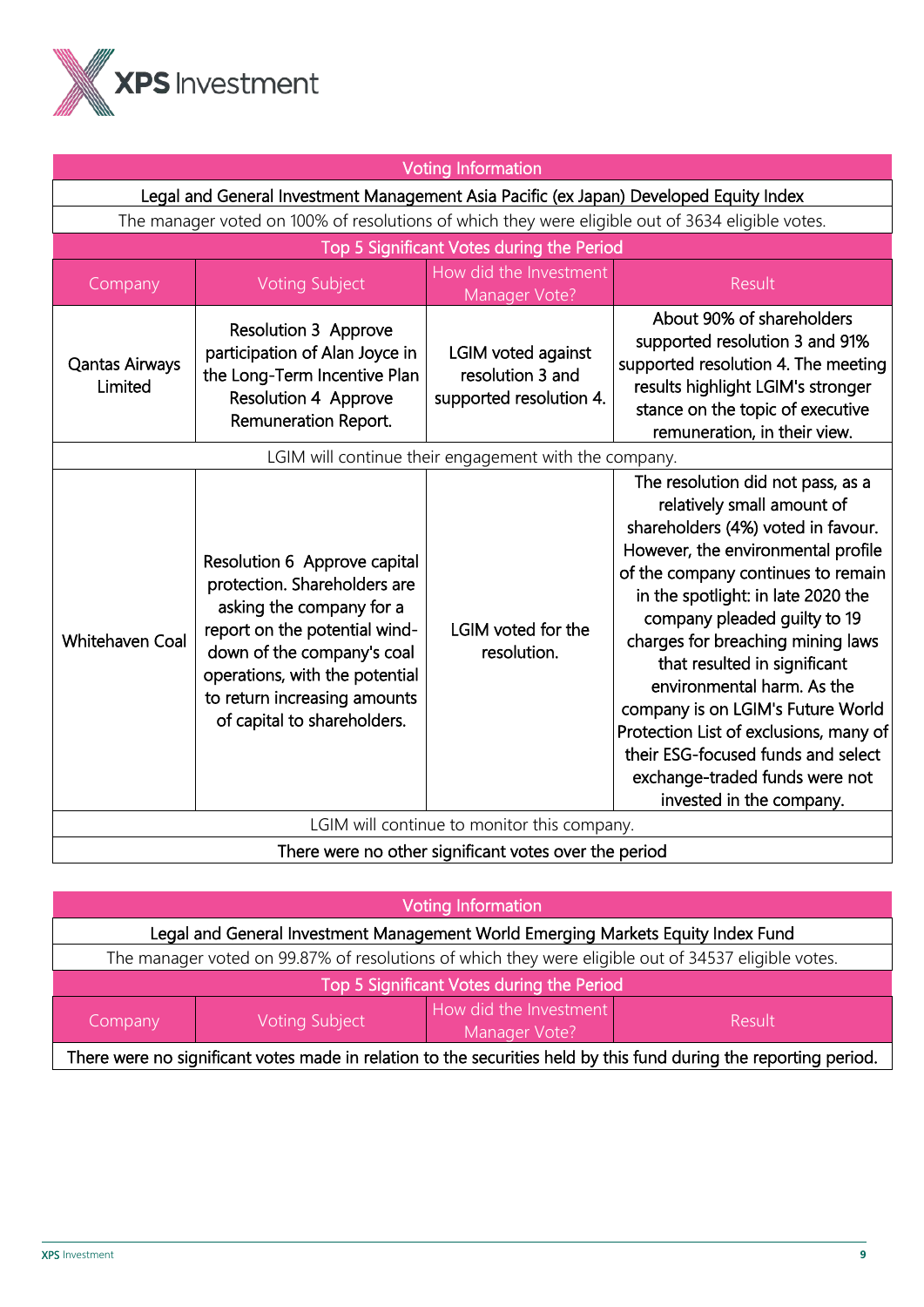

|                                                        |                                                                                                                                                                                                                                                          | <b>Voting Information</b>                                                                             |                                                                                                                                                                                                                                                                                                                                                                                                                                                                                                                                               |
|--------------------------------------------------------|----------------------------------------------------------------------------------------------------------------------------------------------------------------------------------------------------------------------------------------------------------|-------------------------------------------------------------------------------------------------------|-----------------------------------------------------------------------------------------------------------------------------------------------------------------------------------------------------------------------------------------------------------------------------------------------------------------------------------------------------------------------------------------------------------------------------------------------------------------------------------------------------------------------------------------------|
|                                                        | Legal and General Investment Management Dynamic Diversified Fund                                                                                                                                                                                         |                                                                                                       |                                                                                                                                                                                                                                                                                                                                                                                                                                                                                                                                               |
|                                                        | The manager voted on 99.86% of resolutions of which they were eligible out of 81093 eligible votes.                                                                                                                                                      |                                                                                                       |                                                                                                                                                                                                                                                                                                                                                                                                                                                                                                                                               |
|                                                        |                                                                                                                                                                                                                                                          | Top 5 Significant Votes during the Period                                                             |                                                                                                                                                                                                                                                                                                                                                                                                                                                                                                                                               |
| Company                                                | <b>Voting Subject</b>                                                                                                                                                                                                                                    | How did the Investment<br>Manager Vote?                                                               | Result                                                                                                                                                                                                                                                                                                                                                                                                                                                                                                                                        |
| <b>Qantas Airways</b><br>Limited                       | <b>Resolution 3 Approve</b><br>participation of Alan Joyce in<br>the Long-Term Incentive Plan<br><b>Resolution 4 Approve</b><br>Remuneration Report.                                                                                                     | LGIM voted against<br>resolution 3 and<br>supported resolution 4.                                     | About 90% of shareholders<br>supported resolution 3 and 91%<br>supported resolution 4. The meeting<br>results highlight LGIM's stronger<br>stance on the topic of executive<br>remuneration, in their view.                                                                                                                                                                                                                                                                                                                                   |
|                                                        |                                                                                                                                                                                                                                                          | LGIM will continue their engagement with the company.                                                 |                                                                                                                                                                                                                                                                                                                                                                                                                                                                                                                                               |
| Whitehaven Coal                                        | Resolution 6 Approve capital<br>protection. Shareholders are<br>asking the company for a<br>report on the potential wind-<br>down of the company's coal<br>operations, with the potential<br>to return increasing amounts<br>of capital to shareholders. | LGIM voted for the<br>resolution.                                                                     | The resolution did not pass, as a<br>relatively small amount of<br>shareholders (4%) voted in favour.<br>However, the environmental profile<br>of the company continues to remain<br>in the spotlight: in late 2020 the<br>company pleaded guilty to 19<br>charges for breaching mining laws<br>that resulted in significant<br>environmental harm. As the<br>company is on LGIM's Future World<br>Protection List of exclusions, many of<br>their ESG-focused funds and select<br>exchange-traded funds were not<br>invested in the company. |
| LGIM will continue to monitor this company.            |                                                                                                                                                                                                                                                          |                                                                                                       |                                                                                                                                                                                                                                                                                                                                                                                                                                                                                                                                               |
| International<br>Consolidated<br><b>Airlines Group</b> | Resolution 8: Approve<br>Remuneration Report' was<br>proposed at the company's<br>annual shareholder meeting<br>held on 7 September 2020.                                                                                                                | LGIM voted against the<br>resolution.<br>LGIM will continue to engage closely with the renewed board. | 28.4% of shareholders opposed the<br>remuneration report.                                                                                                                                                                                                                                                                                                                                                                                                                                                                                     |